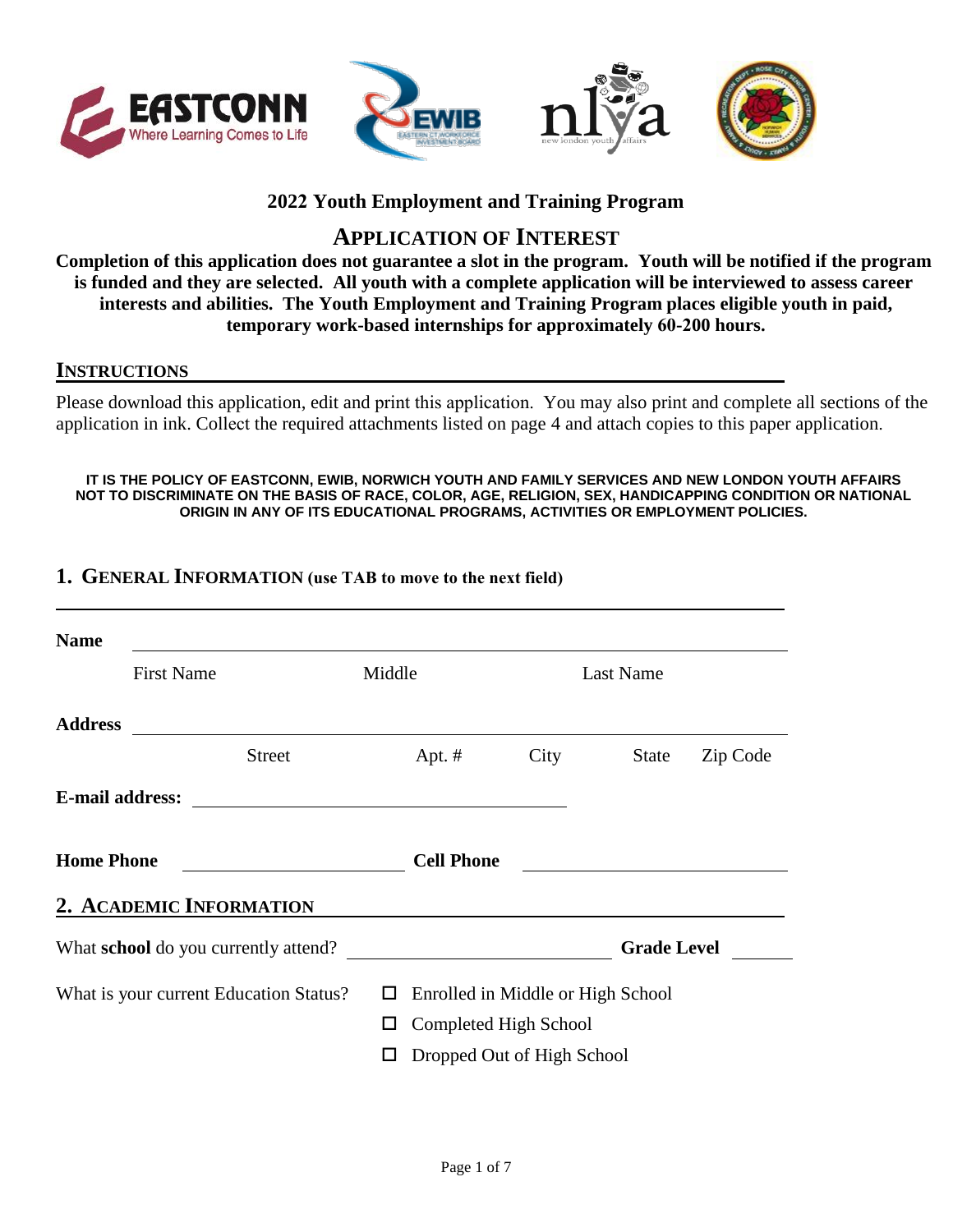







## **3. EMERGENCY CONTACT INFORMATION**

|                                   | In case of an emergency, please contact:                                                                                    |  |  |
|-----------------------------------|-----------------------------------------------------------------------------------------------------------------------------|--|--|
| Name                              |                                                                                                                             |  |  |
| Phone                             | Relationship to Youth <b>Example 2014</b> Relationship to Youth                                                             |  |  |
| <b>4. DEMOGRAPHIC INFORMATION</b> |                                                                                                                             |  |  |
|                                   | *Youth must be at least 14 years old and no older than 24<br>Date of Birth 1 / 1<br>years old by $7/1/2022$ .<br>MM/DD/YYYY |  |  |
| (Last 4 digits Only)              | <b>Social Security Number</b> $\frac{***}{}$ - $\frac{***}{}$ - Gender $\Box$ Male $\Box$ Female $\Box$ Other               |  |  |
|                                   | What is your race? Please check all that apply.                                                                             |  |  |
| $\Box$ Black                      | $\Box$ Asian<br>$\Box$ American Indian or Alaska Native                                                                     |  |  |
| $\Box$ White                      | $\Box$ Native Hawaiian or Other Pacific Islander<br>$\Box$ Some other race                                                  |  |  |
|                                   | $\square$ No<br>Are you Hispanic or Latino? $\Box$ Yes                                                                      |  |  |
| <b>5. PROGRAM HISTORY</b>         | <u> 1989 - Andrea Andrew Maria (h. 1989).</u>                                                                               |  |  |
|                                   | Have you ever participated in the Summer Youth Employment and Training Program?                                             |  |  |
| $\Box$ Yes                        | $\Box$ No When $\Box$ Where: $\Box$                                                                                         |  |  |
|                                   | Are you currently employed? ______ If yes, where?                                                                           |  |  |
|                                   |                                                                                                                             |  |  |

### **6. CAREER INFORMATION**

**WORK EXPERIENCE, SKILLS, INTERESTS OR PERSONAL ATTRIBUTES THAT YOU HAVE:**

#### **ADDITIONAL INFORMATION: ARE YOU CURRENTLY ENROLLED IN ANY OF THE FOLLOWING?**

**\_\_\_\_\_\_\_\_\_\_\_\_\_\_\_\_\_\_\_\_\_\_\_\_\_\_\_\_\_\_\_\_\_\_\_\_\_\_\_\_\_\_\_\_\_\_\_\_\_\_\_\_\_\_\_\_\_\_\_\_\_\_\_\_\_\_\_\_\_\_\_\_\_\_\_\_\_\_** 

DEPARTMENT OF CHILDREN AND FAMILIES

LEVEL UP/BUREAU OF REHABILITATION SERVICES/AGING AND DISABILITY SERVICES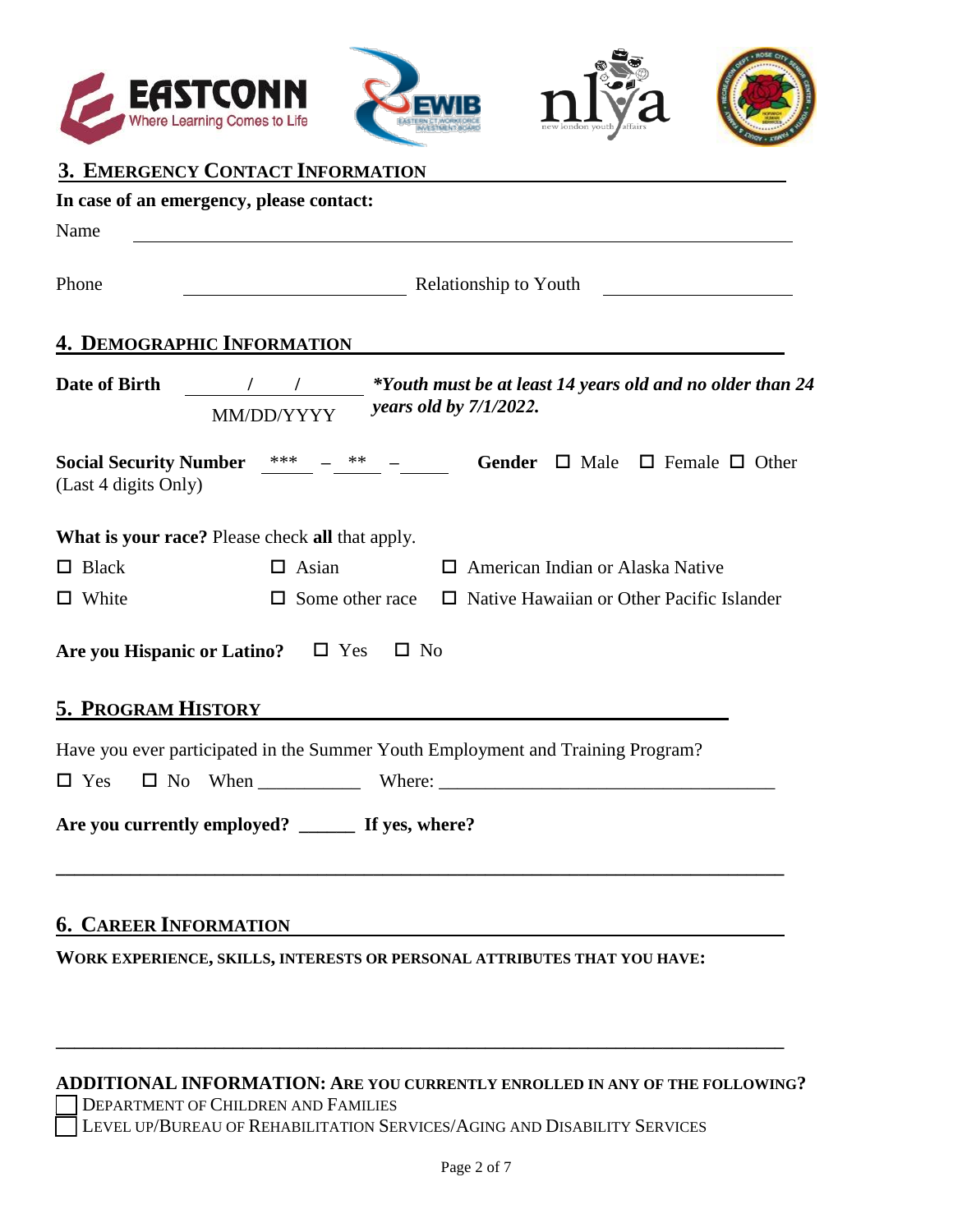







JUVENILE JUSTICE MANUFACTURING PIPELINE INITIATIVE JET/OUT OF SCHOOL YOUTH PROGRAM OR COOL DIRECTIONS/IN SCHOOL YOUTH PROGRAM \_\_ OTHER VOCATIONAL PROGRAMMING: \_\_\_\_\_\_\_\_\_\_\_\_\_\_\_\_\_\_\_\_\_\_\_\_\_\_\_\_\_\_\_\_\_\_\_\_\_\_\_\_\_\_

#### **REFERENCES:**

| Please list people who have closely observed your work as an employee or student. |                 |         |           |
|-----------------------------------------------------------------------------------|-----------------|---------|-----------|
| Name                                                                              | <b>Position</b> | Address | Telephone |

\_\_\_\_\_\_\_\_\_\_\_\_\_\_\_\_\_\_\_\_\_\_\_\_\_\_\_\_\_\_\_\_\_\_\_\_\_\_\_\_\_\_\_\_\_\_\_\_\_\_\_\_\_\_\_\_\_\_\_\_\_\_\_\_\_\_\_\_\_\_\_\_\_\_\_\_\_\_\_\_\_\_\_\_

\_\_\_\_\_\_\_\_\_\_\_\_\_\_\_\_\_\_\_\_\_\_\_\_\_\_\_\_\_\_\_\_\_\_\_\_\_\_\_\_\_\_\_\_\_\_\_\_\_\_\_\_\_\_\_\_\_\_\_\_\_\_\_\_\_\_\_\_\_\_\_\_\_\_\_\_\_\_\_\_\_\_\_\_

\_\_\_\_\_\_\_\_\_\_\_\_\_\_\_\_\_\_\_\_\_\_\_\_\_\_\_\_\_\_\_\_\_\_\_\_\_\_\_\_\_\_\_\_\_\_\_\_\_\_\_\_\_\_\_\_\_\_\_\_\_\_\_\_\_\_\_\_\_\_\_\_\_\_\_\_\_\_\_\_\_\_\_\_

## **7. PROGRAM QUALIFICATION (TO BE COMPLETED WITH A PARENT/GUARDIAN)**

**\*\* Only complete this section if you do** *not qualify* **for free or reduced lunch \*\***

Check here if you receive SNAP (food stamps) and/or TANF. Attach proof to this application.

| Family                                                                                         | 185% Federal Poverty Level <sup>1</sup>                                                        |          |
|------------------------------------------------------------------------------------------------|------------------------------------------------------------------------------------------------|----------|
| income                                                                                         | <b>Family size</b>                                                                             | Income   |
| <b>Family size</b>                                                                             |                                                                                                | \$23,828 |
| (number of                                                                                     |                                                                                                | \$32,227 |
| family                                                                                         |                                                                                                | \$40,626 |
| members)                                                                                       |                                                                                                | \$49,025 |
| EWIB Partners may verify your eligibility during                                               |                                                                                                | \$57,424 |
| the application process or during the program. This                                            | 6                                                                                              | \$65,823 |
| includes requesting documentation such as pay<br>stubs to verify that the above information is |                                                                                                | \$74,222 |
| correct.                                                                                       | 8<br>المعاملات والمستقبل والمتناور والمستحقق والمستحدث والمستحدث والمستحدث والمستحدات والمنافذ | \$82,621 |

<sup>1</sup>This chart represents the maximum income levels for a family to qualify and or participate in the minimum level subsidized school meal program. For a family size over 8 add \$8,399 per family member.

#### **OR Complete below if applicable:**

**DCF eligibility: Include name and contact information of DCF case worker below.**

**Level Up eligibility: Include name of Level Up Counselor below.**

**Juvenile Justice eligibility: Include name and contact information of Probation Officer below.**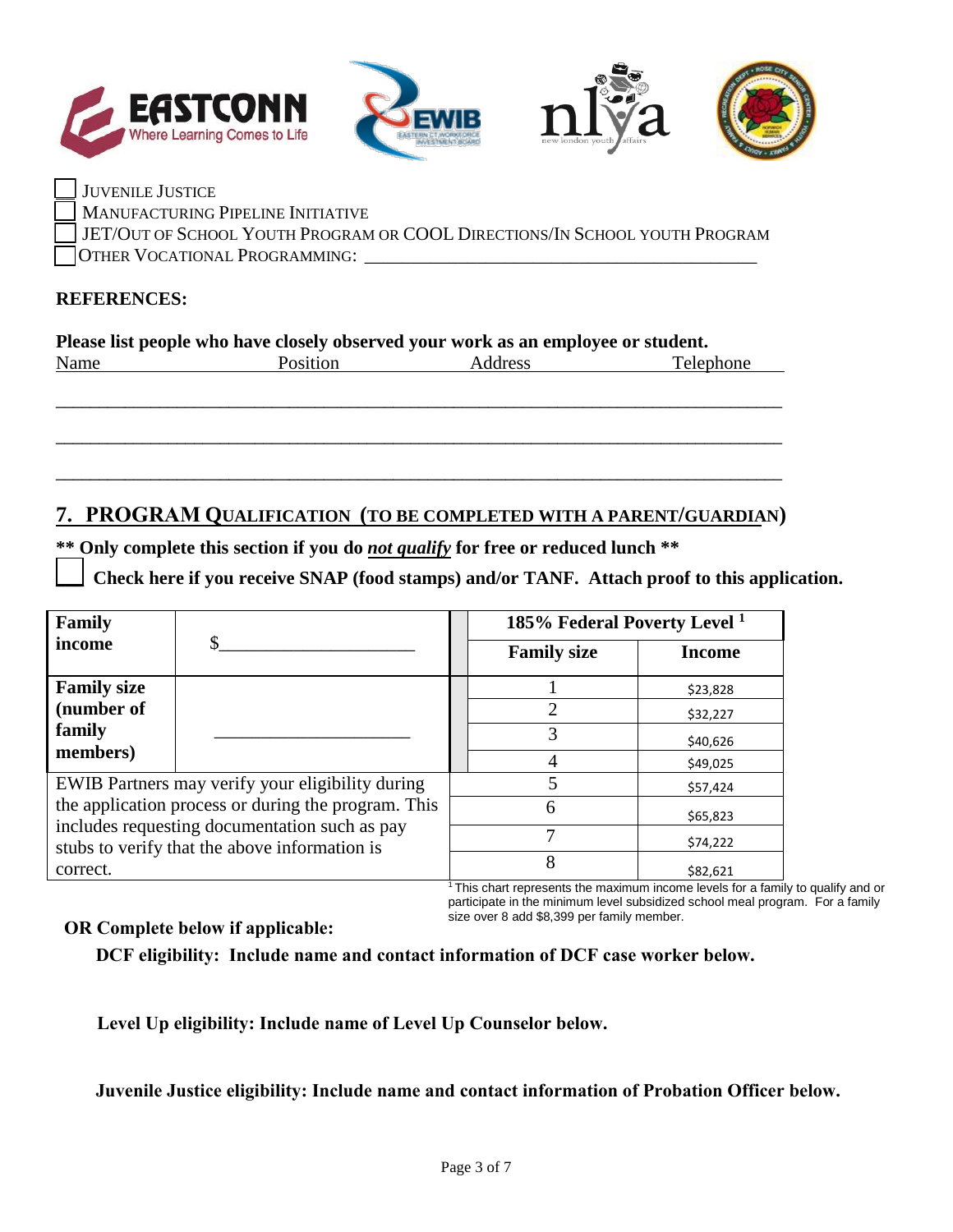

I understand and authorize the release of this information to the Eastern CT Workforce Investment Board (EWIB) a non-profit organization, and its cooperating agencies (EASTCONN, Norwich Human Services and New London Youth Affairs), for regulatory and internal processes associated with employment, payroll, and funding. I certify that all of the information in this application is true and correct to the best of my ability and that all income is reported. I understand that the Eastern CT Workforce Investment Board (EWIB) a non-profit organization, and its cooperating agencies (EASTCONN, Norwich Human Services and New London Youth Affairs), may verify any information contained in this application. I understand that this application must be submitted with the required forms and copies of supporting documentation.

#### **CHECKLIST: The following items are required for your application to be complete.**

**Copies** of the following items must be attached to this application:

- $\square$  Social Security Card
- $\Box$  Birth Certificate or Permanent Resident Card if born outside the United States
- $\Box$  Unofficial school transcript (with SASID number included)-if attending school
- $\Box$  Proof of Eligibility (part 7 of application)
- $\Box$  Photo Identification (if you are 18 years old or older)
- $\square$  School Release Form, Medical Release Form, Photo Release Form (attached)

#### **Applicant's Signature Date**

**Parent/Legal Guardian's Signature Date** *(Required if applicant is under 18 years old)*

#### **Please contact one of the staff listed below when you have completed your application. Please DO NOT fax or e-mail your application.**

Danielson office: Connie Sipos, EASTCONN, 562 Westcott Road, Danielson, CT 06239 csipos@eastconn.org *Includes the following towns: Brooklyn, Canterbury, Eastford, Hampton, Killingly, Plainfield, Pomfret, Putnam, Scotland, Sterling, Thompson, Union, Woodstock* 

#### New London office: Cindy Alvarez, New London Youth Affairs, 111 Union Street, New London, CT 06320 jalvarez@newlondonct.org

*Includes the following towns: East Lyme, Groton, Ledyard, Lyme, New London, North Stonington, Old Lyme, Salem, Stonington, Waterford* 

## Norwich office: Hector Sanchez, Norwich Youth and Family Services, 100 Broadway, Norwich, CT 06360 hsanchez@cityofnorwich.org

*Includes the following towns: Bozrah, Colchester, Franklin, Griswold, Lisbon, Montville, Norwich, Preston, Sprague, Voluntown* 

#### Willimantic office: Kelsie Rivera, EASTCONN, 1320 Tyler Square, Willimantic, CT 06226 krivera@eastconn.org *Includes the following towns: Ashford, Chaplin, Columbia, Coventry, Lebanon, Mansfield, Willington and Windham*



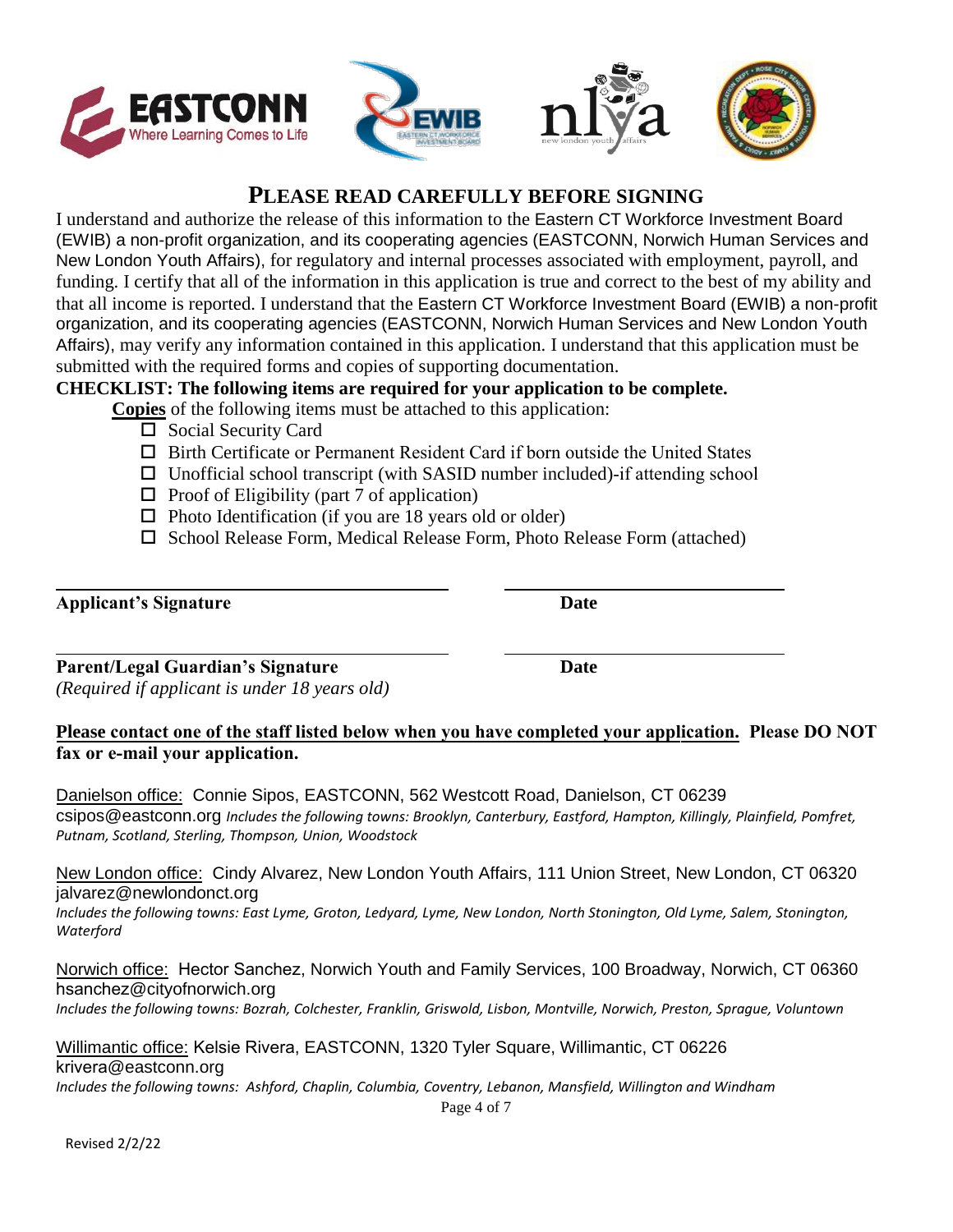





# **Statement / Photo Release**

#### **Eastern CT Workforce Investment Board**

108 New Park Avenue Franklin, CT 06254

I hereby give my consent to the Eastern CT Workforce Investment Board (EWIB) a non-profit organization, and its cooperating agencies (EASTCONN, Norwich Human Services and New London Youth Affairs), its legal representatives, successors and assigns, employees and any person acting with its permission, upon its authority or on its behalf, to use my name, voice, verbal statements, and portrait or picture (motion or still) for advertising purposes, for purposes of trade, public information, or for any lawful purpose whatsoever.

\_\_\_\_\_\_\_\_\_\_\_\_\_\_\_\_\_\_\_\_\_\_\_\_\_\_\_\_\_\_\_\_\_\_\_\_\_\_\_\_\_\_\_\_\_ Printed Name

\_\_\_\_\_\_\_\_\_\_\_\_\_\_\_\_\_\_\_\_\_\_\_\_\_\_\_\_\_\_\_\_\_\_\_\_\_\_\_\_\_\_\_\_\_ **Signature** 

\_\_\_\_\_\_\_\_\_\_\_\_\_\_\_\_\_\_\_\_\_\_\_\_\_\_\_\_\_\_\_\_\_\_\_\_\_\_\_\_\_\_\_\_\_ Address, city, state, zip

\_\_\_\_\_\_\_\_\_\_\_\_\_\_\_\_\_\_\_\_\_\_\_\_\_\_\_\_\_\_\_\_\_\_\_\_\_\_\_\_\_\_\_\_\_ **Date** 

Parental Consent required if youth under 18 years old

Parental Consent:

I hereby certify that I am the parent and/or guardian of Theorem Communist Laminor under the age of eighteen years and I hereby consent that any statements and/or photographs which have been, or are about to be made of my above named minor by the EWIB and its cooperating agencies (EASTCONN, Norwich Human Services, and New London Youth Affairs), may be used by the EWIB and its cooperating agencies (EASTCONN, Norwich Human Services, and New London Youth Affairs), for the purposes set forth in original release hereinabove, signed by the minor, with the same force and effect as if executed by me.

> \_\_\_\_\_\_\_\_\_\_\_\_\_\_\_\_\_\_\_\_\_\_\_\_\_\_\_\_\_\_\_\_\_\_\_\_ Parent or Guardian Signature

> \_\_\_\_\_\_\_\_\_\_\_\_\_\_\_\_\_\_\_\_\_\_\_\_\_\_\_\_\_\_\_\_\_\_\_\_ **Address**

> \_\_\_\_\_\_\_\_\_\_\_\_\_\_\_\_\_\_\_\_\_\_\_\_\_\_\_\_\_\_\_\_\_\_\_\_ Date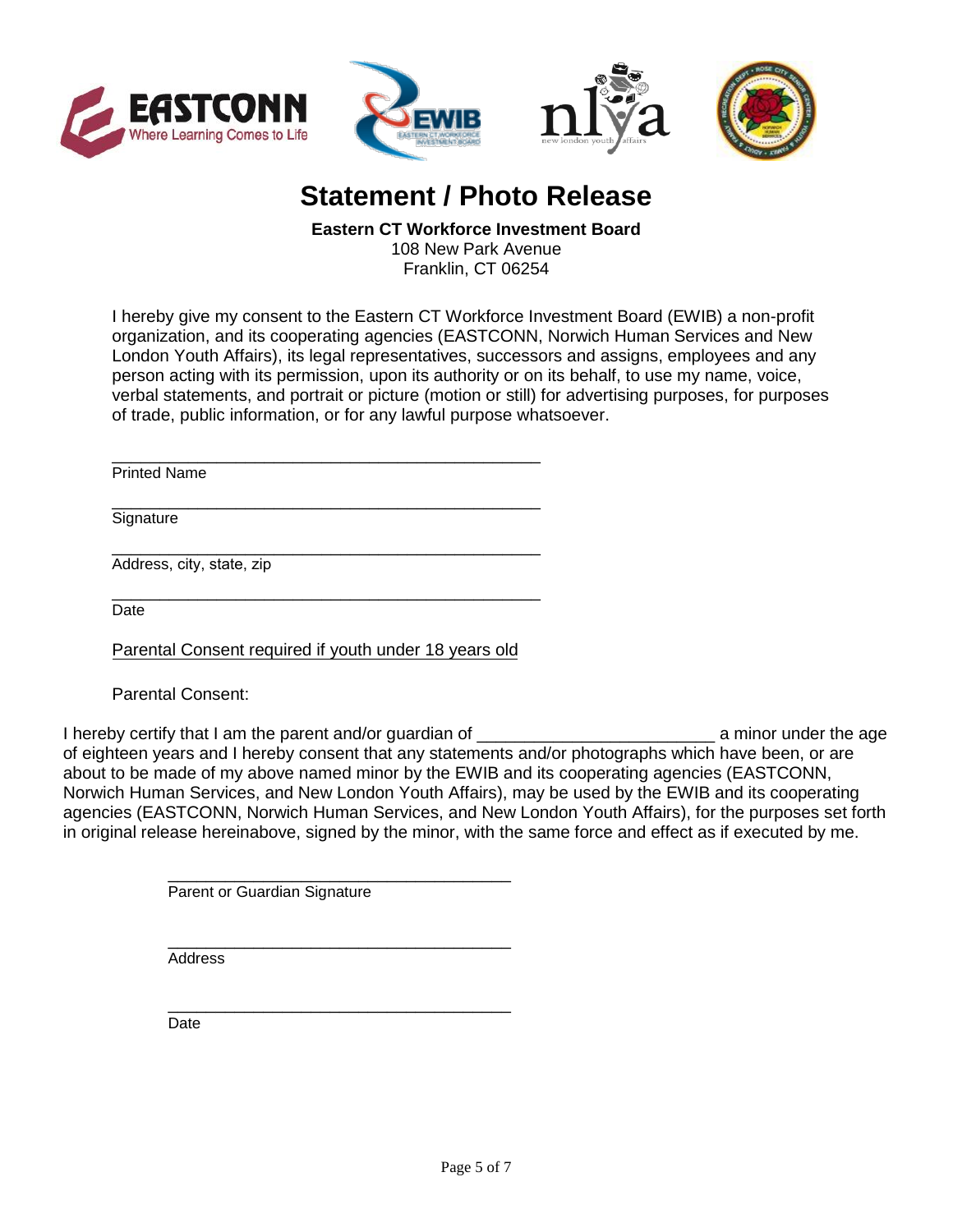





# SCHOOL RECORD

# **YOUTH EMPLOYMENT AND TRAINING PROGRAM 2022**

# **REQUEST FOR RELEASE OF RECORDS**

**To be completed by student and parent/guardian:**

| I hereby give permission for |                            | to release copies |
|------------------------------|----------------------------|-------------------|
|                              | Applicant's current school |                   |
|                              |                            |                   |
|                              |                            |                   |
|                              |                            |                   |
|                              |                            |                   |
| of the school records of     |                            | to the            |
|                              | Applicant's name           |                   |
|                              |                            |                   |
|                              |                            |                   |

Youth Employment and Training Program for the purpose of his/her application to the Youth Employment and Training Program. Such records include, but are not limited to, verification of enrollment in school and proof of residency/address. I understand that all records provided to the Youth Employment and Training Program will be maintained on a confidential basis.

| Parent/Guardian Signature                     |  |
|-----------------------------------------------|--|
| (Required if applicant is under 18 years old) |  |

Date

Applicant Signature Date